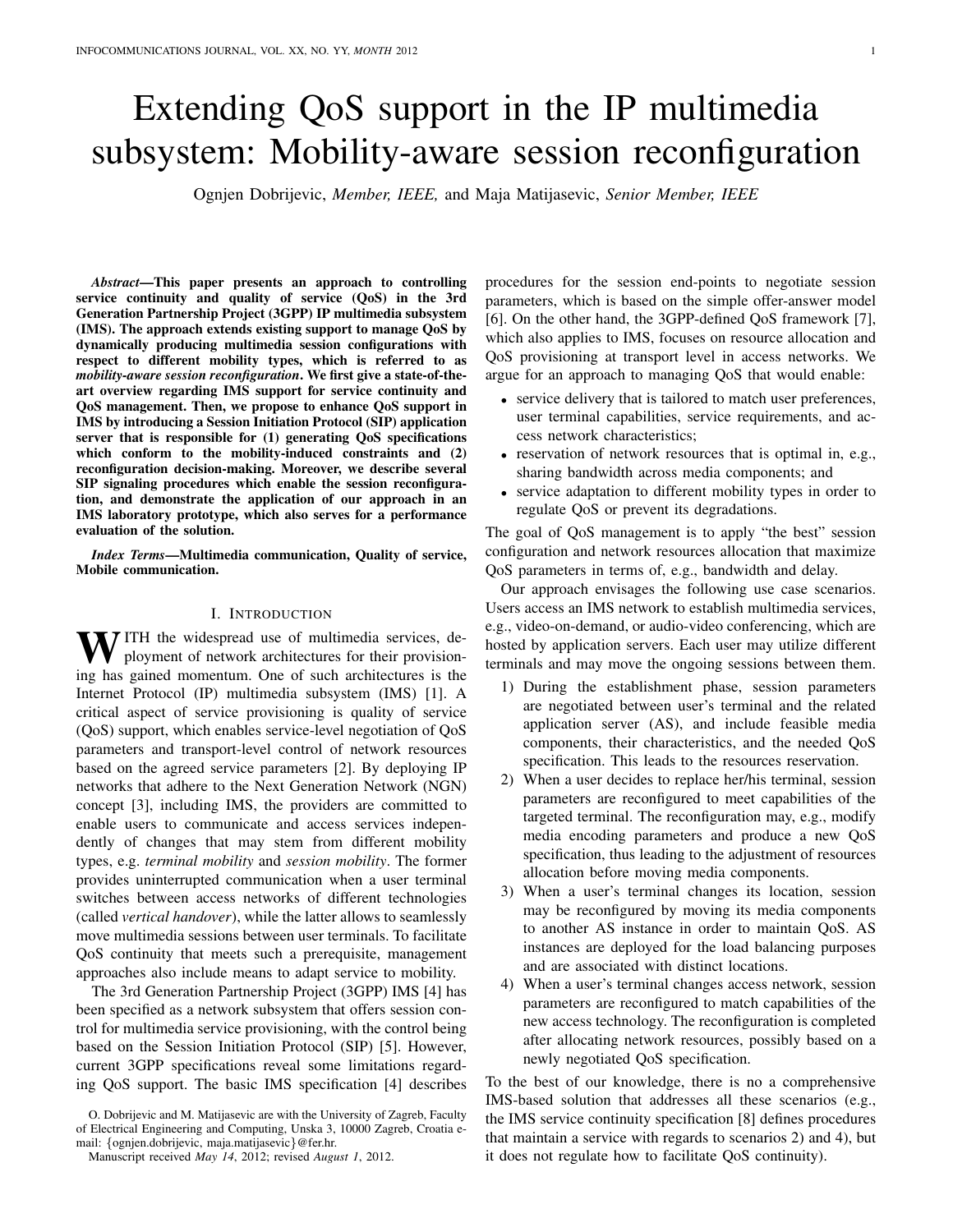This paper presents our approach to enhancing QoS support in the 3GPP IMS. By dynamically producing session configurations with respect to session and terminal mobility, we are able to maintain or adapt QoS across different user terminals and access networks. We outline requirements for implementing the session reconfiguration in IMS, which are derived from the use case scenarios and our generic session reconfiguration model (presented in a previous work [9]). We propose to introduce an SIP AS that (1) generates QoS specifications conforming to the mobility-induced constraints and (2) decides on the reconfiguration. This SIP AS, named the Session Configuration Management (SCM) AS, also controls IMS service continuity. The SCM AS can be considered a reusable service offered by the IMS network, which would relieve equipment manufacturers and service providers of implementing its specific functionalities. We design several SIP procedures, which are based on the 3GPP specifications, to enable the session reconfiguration. We also demonstrate the application of our approach in an IMS laboratory prototype, which also serves for a performance evaluation of the solution.

The remainder of this paper is organized as follows. An overview of service continuity and QoS support in IMS is given in Section 2. In Section 3, we outline requirements for implementing the session reconfiguration in IMS. Section 4 presents the SCM AS and the IMS prototype. We demonstrate the approach and analyze its performance evaluation in Section 5, followed by the conclusion section.

#### II. SERVICE CONTINUITY AND QOS SUPPORT IN IMS

#### *A. 3GPP specifications*

The 3GPP IMS is an NGN-compliant architecture, which was designed to be independent of the access network technologies. A simplified view of the 3GPP IMS architecture is given in Figure 1. To control multimedia sessions, IMS defines a number of functional entities. The main entities are:

- IMS User Equipment (UE), which issues requests for session establishment and modification;
- SIP AS, which enables introduction of new services to the IMS network by hosting and executing them;
- Proxy-Call Session Control Function (P-CSCF), which represents the first contact point for a UE on the signaling path towards the rest of IMS core entities;
- Serving-CSCF (S-CSCF), which offers a coordinated SIP interaction among IMS entities and selects an SIP AS depending on the service to be invoked; and
- Home Subscriber Server (HSS), which stores subscription information to authenticate and authorize users, and information related to the user's location and IP address.

The 3GPP specifications consider different aspects of the overall QoS support in IMS. Technical specification (TS) 23.228 "IP Multimedia Subsystem (IMS)" [4] provides a highlevel description of SIP procedures for the session end-points to negotiate multimedia session parameters. The specification elaborates on how to determine media characteristics in the session establishment phase or when a session is modified in the context of, e.g., adding a media component or changing **EVALUAT SET SET SET SAT AT CHE SET AN AT CHE SET AND CHE SET AND THE SET AND THE SET AND THE SET AND THE SET AND THE SET AND THE SET AND THE SET AND THE SET AND THE SET AND THE SET AND THE SET AND THE SET AND THE SET AND** 



Fig. 1. A simplified view of the 3GPP IMS architecture

on the simple offer-answer model [6], which proposes a mechanism for the end-points to reach a common view of the session. In the model, one end-point offers a set of desired session parameters to the other, while the other end-point answers with the session parameters that are wanted from its perspective. Such a procedure may take multiple negotiation steps until the media characteristics are agreed upon.

TS 23.207 "End-to-end QoS concept and architecture" [7], on the other hand, defines the 3GPP QoS framework, which also applies to IMS. The framework, however, focuses on QoS management and resources allocation at the IP-bearer level and the transport-bearer level of different access networks.

TS 23.237 "IMS Service Continuity" [8] provides a highlevel description of service-level (SIP) procedures that transfer a session between different access networks (the specification refers to this process as the *access transfer*, AT) or different UEs (the *inter-UE transfer*, IUT). This specification employs two functional entities to execute the service continuity mechanisms: (1) the SCC AS, which is an SIP AS (Figure 1), and (2) a UE with the associated support. Multimedia sessions started by UEs are anchored at the SCC AS, which uses the 3rd party call control (3pcc) mechanism to facilitate session transfer. The SCC AS is inserted in the SIP signaling path and selected by an S-CSCF to control the AT or the IUT, while the UE initiates the transfer procedures. The AT is triggered based on the criteria such as operator policy, user preferences, and access network conditions, while user input starts the IUT.

## *B. Other related work*

The related QoS research efforts, for which a summary and a comparison are given in Table I, mainly differ in two aspects. The first one regards different degrees of QoS support offered:

- 1) service continuity is provided, but without any QoS guarantees;
- 2) resource allocation is performed, but no form of QoS negotiation is included;
- 3) QoS negotiation is employed solely in a service set-up phase; and
- 4) QoS adaptation is supported during the course of a service lifetime.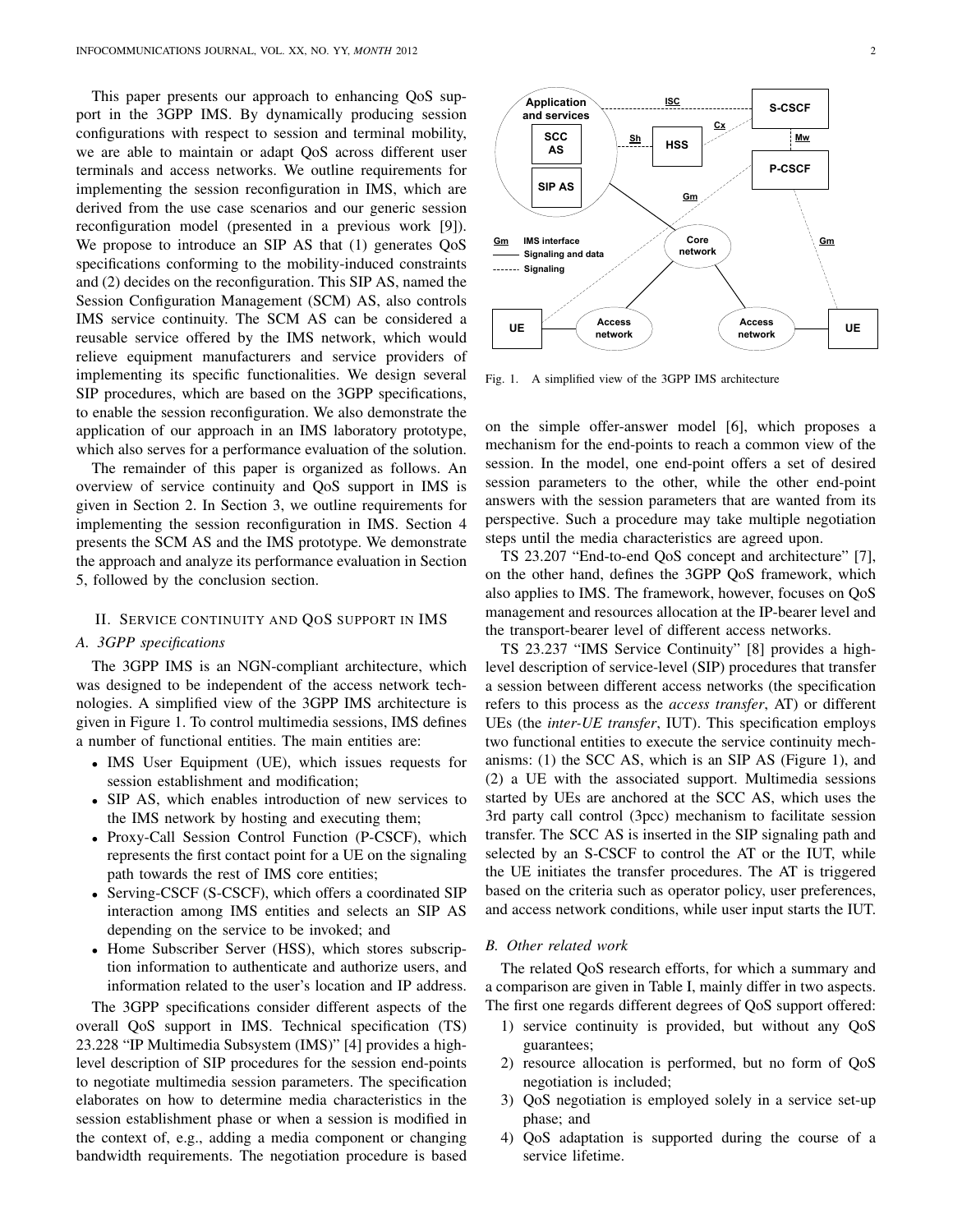| Approach                                   | Considered<br>deployment levels      | Degree of OoS<br>support | Regarded mobility<br>types | Supported service customization                                                                                 |
|--------------------------------------------|--------------------------------------|--------------------------|----------------------------|-----------------------------------------------------------------------------------------------------------------|
| Y. C. Yee et al. [10]                      | Service level                        | Service continuity       | Terminal mobility          | Move sessions among user terminals, change network<br>attachment point for the terminals, switch media codecs   |
| E. Cerqueira et al.<br>[11]                | Transport level                      | QoS adaptation           | Terminal mobility          | Remove/add media components of different priority from/to<br>sessions, assign different QoS classes to sessions |
| K. S. Munasinghe and<br>A. Jamalipour [12] | Service level                        | Service continuity       | Terminal mobility          | N/A                                                                                                             |
| M. Rawashdeh and A.<br>Karmouch [13]       | Service level                        | Service continuity       | Session mobility           | Change video framerate                                                                                          |
| P. Bellavista et al.<br>[14]               | Service level                        | Service continuity       | Terminal mobility          | N/A                                                                                                             |
| W.-K. Chiang and<br>P.-C. Kuo [15]         | Service level                        | Service continuity       | Terminal mobility          | N/A                                                                                                             |
| M. Navarro and Y.<br>Donoso $[16]$         | Transport level                      | Resource allocation      | N/A                        | Assign different QoS classes to sessions                                                                        |
| S.-R. Yang and W.-T.<br>Chen $[17]$        | Service level $+$<br>transport level | QoS negotiation          | Terminal mobility          | N/A                                                                                                             |
| T. Renier et al. [18]                      | Service level $+$<br>transport level | QoS negotiation          | Terminal mobility          | N/A                                                                                                             |
| J. Liao et al. [19]                        | Service level $+$<br>transport level | QoS adaptation           | Terminal mobility          | Change point of access network attachment for user<br>terminals                                                 |
| L. Skorin-Kapov et al.<br>[20]             | Service level +<br>transport level   | QoS adaptation           | None                       | Add/remove media components to/from sessions, switch<br>media codecs, adapt allocation of network resources     |

TABLE I A SUMMARY AND A COMPARISON OF RELATED WORK

While most of the referred solutions do not employ QoS adaptation, those that facilitate it focus on control procedures at transport level and consider a limited set of parameters to be adjusted. The other research efforts' aspect relates to handling distinct mobility types – a majority of the approaches is centered on either terminal mobility or session mobility.

The *Proactive and Adaptive Handover* (PAHO) system [10] is an SIP-based approach that customizes service configuration in the event of network performance degradation caused by terminal mobility. To maintain service continuity, the PAHO, e.g., moves media components among user terminals or switches media codecs. The PAHO, however, does not include QoS negotiation and resources reservation. The *Multi-User Session Control* (MUSC) approach [11] regulates session QoS parameters in response to terminal mobility and network performance variations. The MUSC employs transport-level procedures to coordinate QoS adaptation, which leads to removing or adding "lower-priority" media components, or, assigning different QoS classes to a session. It enables to match session QoS requirements with the available QoS classes, but does not support service delivery that adjusts to user preferences and terminal capabilities, as well as handling of session mobility.

An IMS platform that controls mobility between a Wireless Local Area Network (WLAN) and a Universal Mobile Telecommunications System (UMTS) network is presented in [12]. It offers service continuity with a make-before-break type of handover between the two network types, but does not allow to adjust QoS parameters to the targeted network characteristics nor to allocate necessary resources. A seamless video transfer for session mobility in IMS is described in [13]. It focuses on minimizing the disruption time when moving a video session between UEs, but does not tackle the issue of providing QoS. The IMS-compliant Handover Management AS (IHMAS) [14] is introduced in the IMS network to achieve session continuity upon a vertical handover. This solution proactively triggers SIP signaling with the

targeted access network by having UEs predict the handover. A similar SIP AS approach, referred to as the Centralized Service Continuity (CSC), is presented in [15]. The continuity is managed by the CSC AS, which, similarly to the SCC AS and the IHMAS, acts as the session anchor point and performs the 3pcc for session re-establishment. However, the last two approaches do not provide any QoS guarantees.

An IMS-centered enhancement of the 3GPP QoS framework is presented in [16]. Its transport-level approach reassigns QoS classes to the sessions based on the network state and resource availability. Another QoS framework for IMS is proposed in [17]. It alleviates the influence of terminal mobility on QoS by having UEs trigger resources reservation at "neighboring" IMS networks which they may visit during service execution. This way, QoS agreements from the service set-up phase tend to be preserved, but with possibly a large waste of the resources that will not be used. An approach for IMS that offers session continuity in response to vertical handover is described in [18]. It enables delivery of agreed OoS parameters between P-CSCFs that control different access networks, but assumes that network conditions remain the same after the handover.

An improvement of the framework presented in [17] is an enhanced IMS handover mechanism (EHM) [19]. The EHM employs a mobility prediction algorithm to detect a UE's movement between network attachment points. Before the UE moves to a new IMS domain, the EHM chooses the most appropriate access network, which leads to reserving resources in advance. Still, this approach lacks both the means to react to session mobility and parameters such as UE capabilities, service requirements, and budget constraints when customizing service delivery. Our previous work [20] proposes an SIP AS for IMS that hosts a function for matching communication requirements of the parties involved in service establishment and for calculating the reservation of network resources that is optimal in distributing them among the media components. The matching function was designed to assist in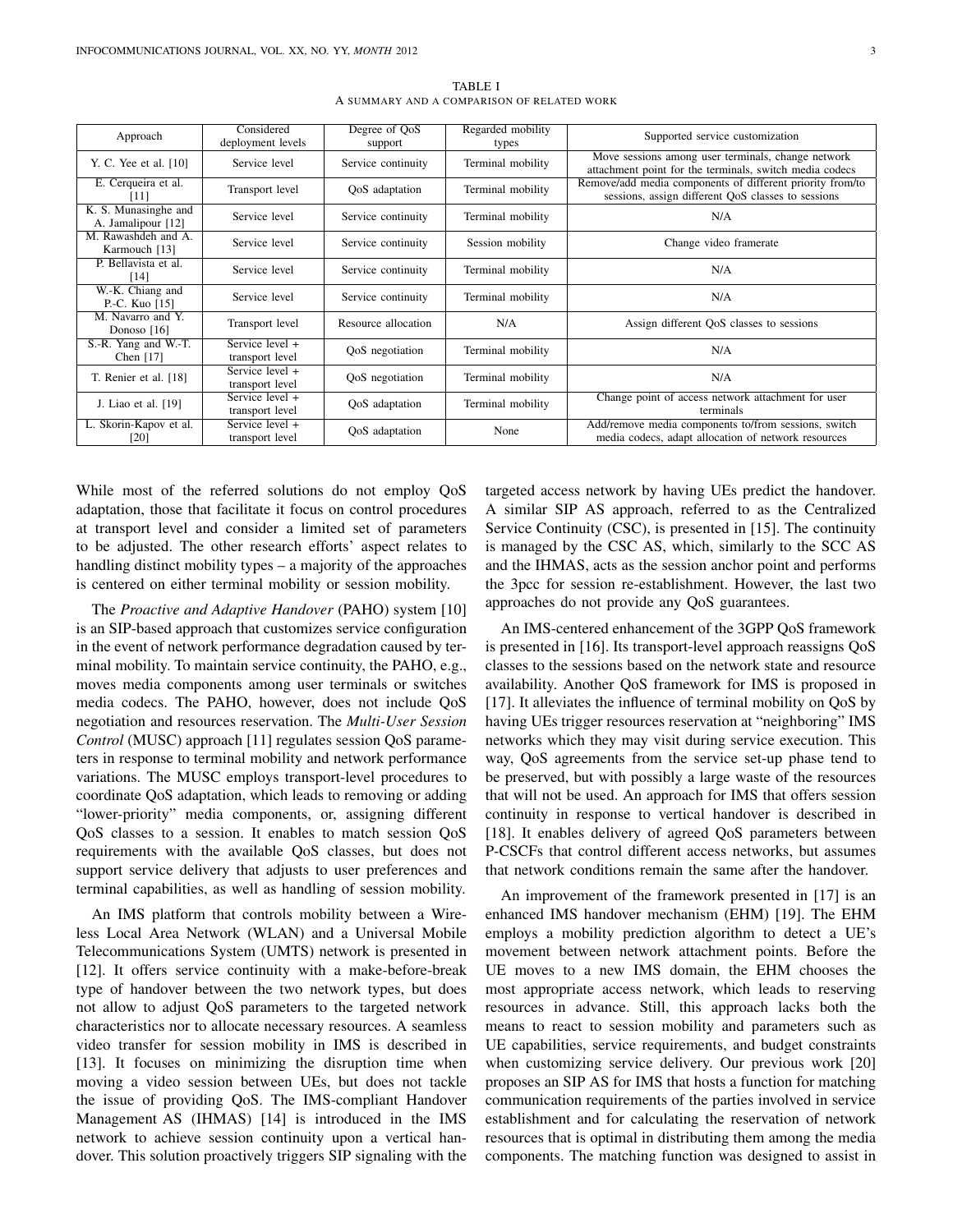the QoS negotiation by producing an offer of feasible media components for a session and their characteristics. However, this work does not consider a service adaptation to mobility.

## III. PROPOSED ENHANCEMENTS TO QOS SUPPORT IN IMS

After presenting an overview of IMS support for service continuity and QoS management, we now focus on requirements regarding the session reconfiguration and meeting them in IMS. The session negotiation procedure in IMS resides on a simple matching among capabilities and requirements of multimedia session's end-points, which must agree on session parameters such as type and encoding of media components. In order to provide QoS guarantees by applying controllable values of network performance indicators, the associated QoS support must somehow map session requirements to, e.g., expected network bandwidth and delay.

As mentioned in the previous section, we have proposed a common function, named the QoS Matching and Optimization Function (QMOF), that produces session configurations based on user preferences, user terminal capabilities, multimedia service requirements, and access network constraints [20]. A session configuration is feasible when it meets these criteria:

- 1) user terminal capabilities comply with the processing requirements of desired media components;
- 2) access network constraints (e.g., available bandwidth and delay) support the minimum requirements on network performance for desired media components; and
- 3) user preferences, such as respective relevance of media components, are fulfilled.

The purpose of the matching functionality is to enhance the negotiation procedure by offering a number of potential configurations for a particular session, with all of them meeting the mentioned criteria, but differing in calculated parameter values. Another aspect of the QMOF relates to determining the optimal QoS reservation of network resources across media components of the session (the optimization objective may be formulated in various ways and specified by, e.g., the network operator). The interested reader is referred to our previous work [20] for details on the optimization and the QMOF.

Furthermore, we argue for additional mechanisms that would improve IMS support beyond service continuity and facilitate QoS continuity in the event of session mobility and terminal mobility. Besides offering procedures to control session transfer between different user terminals and different access networks, we believe that IMS support should include the means to decide on how a session is reconfigured in response to mobility-induced changes that emerge during service execution. For instance, if the available access bandwidth decreases after a vertical handover, the reconfiguration could lead to reducing bandwidth demands for all the session's media components or to removing a media component from the session in accordance to user preferences. Moreover, if capabilities of the user terminal improve as a result of session mobility (e.g., replacing a mobile phone with a personal computer), a session could be reconfigured to apply codecs with higher bit rates.

Our generic session reconfiguration model [9] presents requirements and functional entities in the context of NGN [3] that are needed to control session parameters and manage QoS. The model is based on two main concepts, the one of a *mobility event*, and the other of a *reconfiguration primitive*. Mobility events represent changes stemming from mobility:

- 1) *Change of terminal* a change of the user terminal due to session mobility;
- 2) *Change of location* a change in user terminal's location due to terminal mobility; and
- 3) *Change of access network* a change of the terminal's access network due to the vertical handover.

When a mobility event occurs, the associated *mobility event notification* carries context information regarding the change, which is used to direct the reconfiguration process. One of the key functions in the reconfiguration model is the Session Reconfiguration Function (SRF), which analyzes delivered event notifications and decides on the reconfiguration primitive(s) to be executed. A result of this decision may, as well, involve invoking the QMOF, e.g., if new session configurations need to be produced. The reconfiguration primitives are management operations which are executed to regulate session configurations: (1) *start media flow*, (2) *modify media flow*, and (3) *stop media flow* (the reconfiguration model distinguishes among media components, which it refers to as media flows).

3GPP defines the IMS architecture in a way to enable multimedia services to take advantage of common IMS functions and different service enablers via standardized interfaces. To meet the outlined requirements and implement the session reconfiguration in the 3GPP IMS, we exploit the IMS mechanisms currently specified, and propose to combine the QMOF and the SRF on an SIP AS that we name the Session Configuration Management (SCM) AS. The SCM AS would be responsible for producing session configurations during the service establishment phase and for customizing the configurations in order to adapt them to mobility-induced constraints (i.e., changes in UE capabilities and access network characteristics that follow after the mobility). One of its most important functional aspects is calculation of QoS specifications that define required network performance in terms of bandwidth, delay, jitter, and packet loss ratio. Another aspect relates to deciding on how to perform the reconfiguration.

As IMS specifies functional entities rather than network nodes, we also propose to integrate functionalities of the SCC AS [8] into the SCM AS, which would allow it to control the service continuity as defined by IMS. Being accessible over the IMS Service Control (ISC) interface, the SCM AS can be regarded to as a reusable common service offered by the IMS network. This would relieve UE manufacturers and service providers of implementing specific and rather complex QMOF and SRF functionalities.

## IV. THE IMS LABORATORY PROTOTYPE

To demonstrate the application of our approach, we implement an IMS laboratory prototype with the SCM AS (Figure 2). For the demonstration purposes, we design several SIP signaling procedures, which build on the IMS session control procedures (described in [4], [21], [22], [8]), to enable the session reconfiguration. The central part of the prototype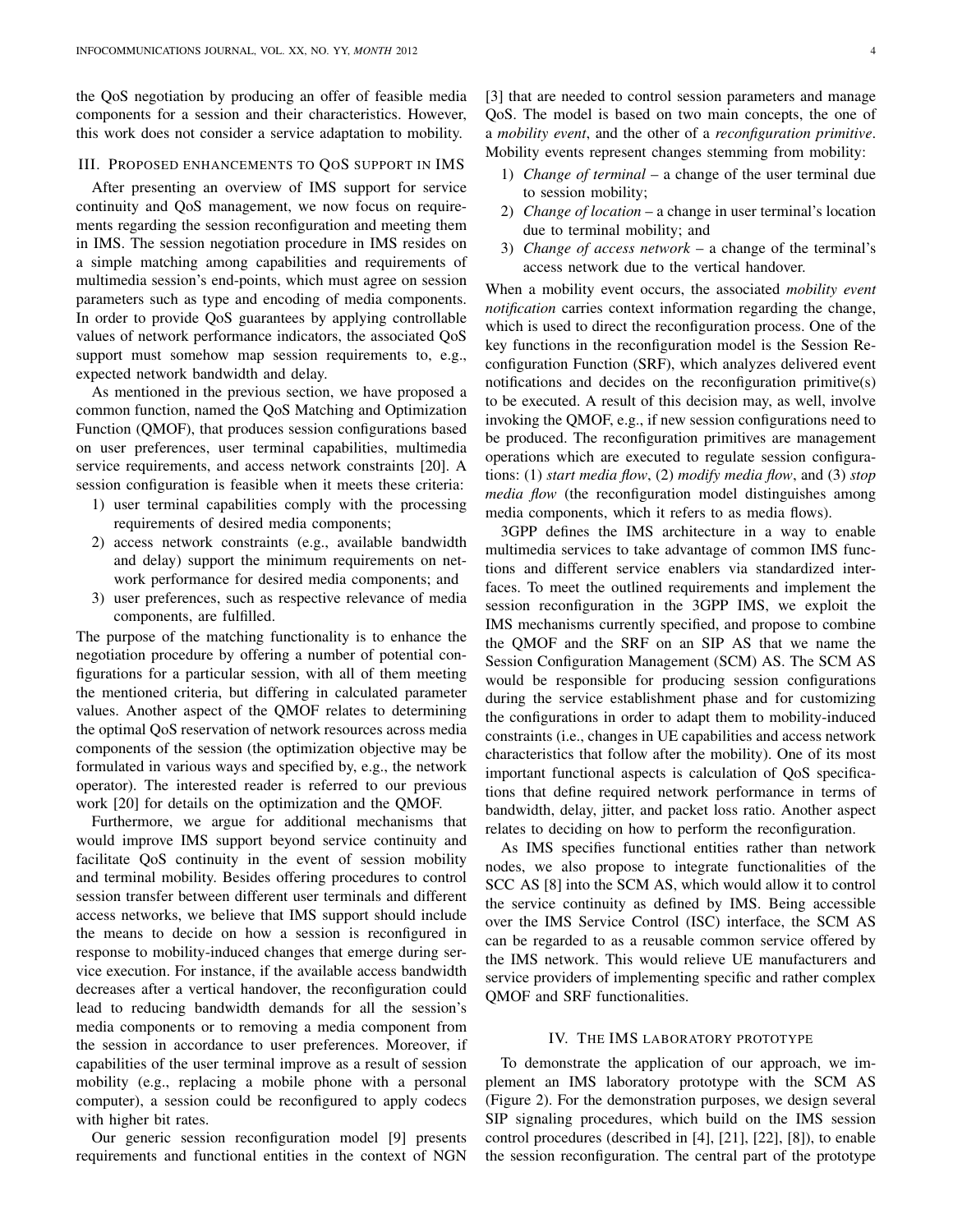

Fig. 2. Architecture of the IMS-based laboratory prototype

is the Open IMS Core (OIC) [23], which is a reference, open source implementation of IMS CSCFs and HSS. We utilize OIC to implement P-CSCF, S-CSCF, and HSS, where the latter is only used for user authentication and authorization.

#### *A. Prototype components*

The prototype uses two multimedia applications we developed: Audio-Video Call (AVC) and Football on Demand (FoD). Each of these multimedia services is described with a *service profile*, which specifies its media components and supported encodings, demands on network performance, available transport protocols, etc. AVC offers a conversational service that enables two users to establish an audio-video call. This application incorporates the VLC media player [24] to support live media streaming by the Real-time Transport Protocol (RTP). FoD is a simple Video-on-Demand service for users to watch prerecorded football matches. It is hosted by an SIP AS and also uses VLC for RTP streaming. An FoD feature includes the existence of multiple SIP AS instances, which are organized in a way to serve UEs at different locations. For the demonstration purposes, the location is determined by IP address a UE is assigned to while on the move. These instances are deployed for the load balancing purposes, while moving media flows between them may aid in maintaining QoS.

Each user holds a *user profile*, which specifies her/his preferences (e.g., favored access technology) and capabilities of the associated UEs. For the demonstration purposes, user profile also contains types and predefined characteristics (e.g., available bandwidth, delay, and jitter) of different access networks, which are then signaled in the given use case scenario. A UE enables the user to establish multimedia sessions and to access the offered services. SIP signaling for UE is provided by a signaling application programming interface (SAPI), which relieves application developers from the need to know signaling protocol details. UE also implements modules for VLC streaming control and media reproduction, which are executed for AVC and FoD. FoD is hosted and executed by the SIP AS implementation we refer to as FoD MAC AS (this SIP AS is also built upon the SAPI functionality). As such, it may be the responsibility of either an IMS operator

or a 3rd party service provider. FoD MAC AS holds source files of the football matches, adapts their content according to the negotiated session parameters, and streams them by using VLC. In addition, it stores the accompanying service profile.

By implementing the QMOF logic and the SRF logic independently of a specific multimedia service, the SCM AS can be used for different users and multimedia applications. Its inclusion in the SIP signaling path is decided based on service control rules specified at the chosen S-CSCF. The QMOF matches parameters from user and service profiles to recommend feasible combinations of session media flows and their operating parameters, and produces an *optimized service profile*, which contains QoS specification(s) for the resources reservation. One of the most significant aspects of the QMOF is calculation of a Media Degradation Path (MDP). The MDP is a list of an optimal and a number of suboptimal combinations of resources allocations across media flows, which are referred to as MDP configurations and conveyed in SIP messages. They may be used for adapting the resources allocation. The SRF, on the other hand, analyzes delivered mobility context information and controls the reconfiguration.

The Policy and Charging Control (PCC) architecture [25] is responsible for policy control in NGNs and can, thus, be applied in IMS. PCC involves the Policy Control Resource Function (PCRF) and the Policy Control Enforcement Function (PCEF), which are implemented in our prototype [26]. The PCRF decides of the resources authorization and of a suitable MDP configuration to apply in accordance to resource availability, while the PCEF imposes chosen QoS rules. The PCRF interacts with a P-CSCF and the PCEF via Diameter [27]. The P-CSCF selects MDP from a related SIP message and delivers it to the PCRF. The PCRF then invokes the PCEF to identify resource availability and to carry out the authorization/allocation. The PCRF sends a final decision about the allocation back to the P-CSCF. Network resources are emulated by using the Wide Area Network Emulator (WANem) [28]. This tool can be used for emulating multiple network characteristics, including bandwidth, delay, and jitter, which then affect network performance for the media flows.

User and service profiles are organized in an eXtensible Markup Language (XML) format and conveyed among the prototype components in SIP messages. XML was chosen to support modularity and extensibility, but our goal is to introduce the profiles which employ the Session Description Protocol [29], a standardized format for describing multimedia sessions. By then, we are working on the introduction of the XML Document Management (XDM) [30]. XDM enables to manage data stored in XML format on a central file repository. Such an approach would allow to retrieve the profiles past SIP signaling and, thus, to reduce signaling overhead.

### *B. SIP control procedures*

In order to facilitate session reconfiguration and QoS management, we have designed five SIP signaling procedures in IMS for the use case scenarios:

- 1) *Session establishment* and *Session termination*,
- 2) *Session reconfiguration upon a change of terminal*,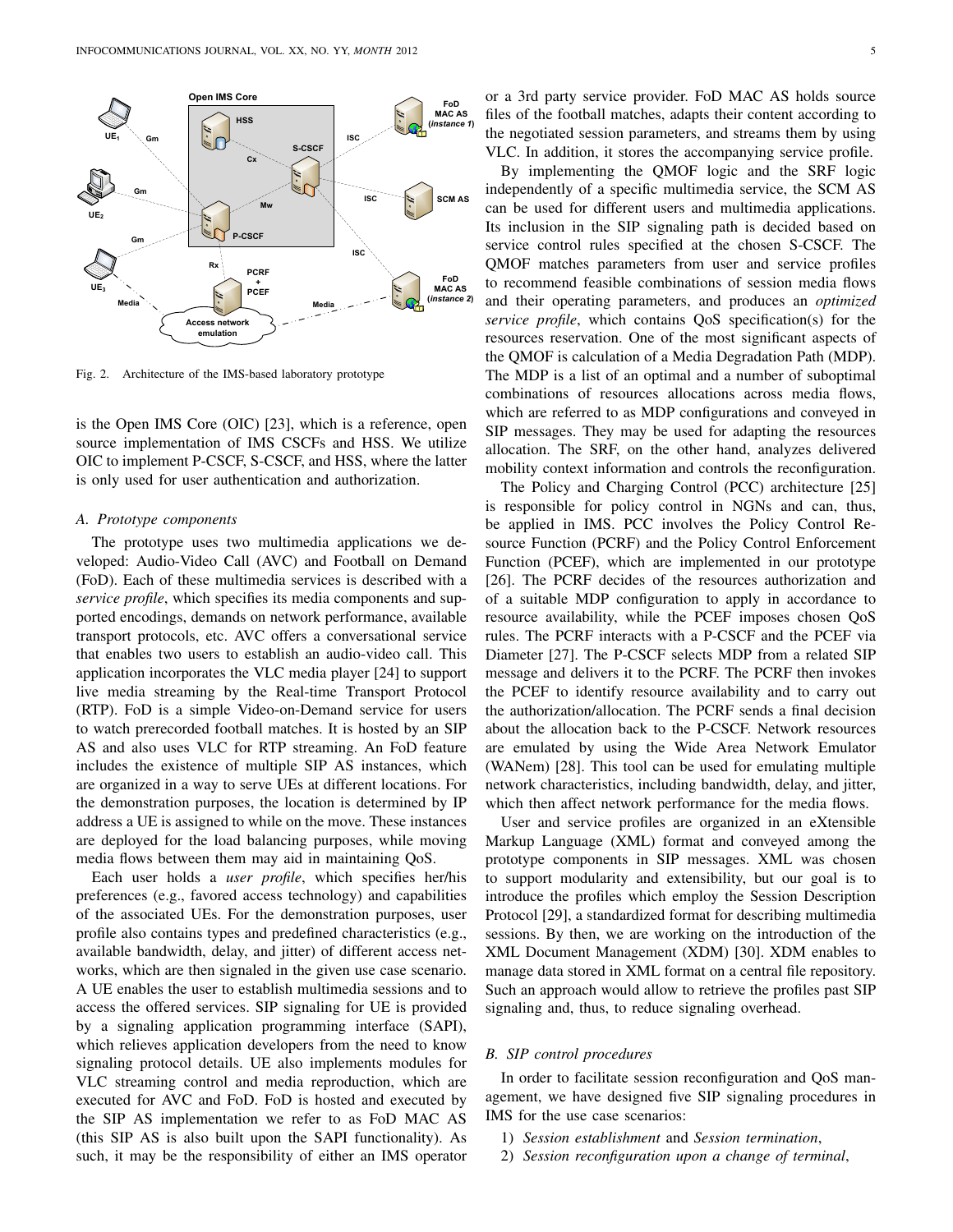- 3) *Session reconfiguration upon a change of terminal's location*, and
- 4) *Session reconfiguration upon a change of terminal's access network*.

*Session establishment* negotiates QoS and other session parameters between two end-points, while *Session termination* stops media flows and releases the allocated resources. The procedure applied in response to *Change of terminal* negotiates QoS parameters that conform to the targeted terminal capabilities and adjusts the resources allocation. When a terminal changes location, the associated procedure may result in transferring media flows to maintain QoS. The procedure invoked due to *Change of access network* tunes QoS parameters to the new access characteristics and reserves resources in the network.

*1) Session establishment:* Figure 3 shows SIP message sequence for establishing media flows between a UE and an MAC AS (e.g., for FoD), which focuses on agreeing upon session parameters and reserving necessary resources.

The sequence assumes that a user and her/his UE are registered to the IMS network. When the user requests a service



Fig. 3. SIP signaling for *Session establishment*

via its SIP address (i.e. SIP Uniform Resource Identifier, SIP URI), the UE sends an SIP *INVITE* request (step 1, Figure 3) that conveys the user profile to the SCM AS and the MAC AS. The corresponding service profile is delivered to the SCM AS in an SIP *183 (Session Progress)* response (steps 7-8), which triggers the QMOF to generate a *feasible service profile* that comprises an offer of media flows and their parameters (step 9). This profile is then sent to the UE, from which the user chooses among the offered session parameters (step 15).

The resulting service profile is delivered in an SIP *PRACK* request to the MAC AS. When an SIP *OK (to PRACK)* response traverses the SCM AS, the QMOF invokes the *optimization process* to generate an *optimized service profile* (step 23). This profile includes a determined MDP, which is employed for the resources allocation (steps 26-27). If the allocation is successful, the optimized service profile and the applied MDP configuration are forwarded to the UE and the MAC AS (steps 29-38) to start media transmission and establish the agreed flows.

*2) Session reconfiguration upon a change of terminal:* Figure 4 shows SIP message sequence that negotiates QoS parameters while transferring media flows from, e.g., UE1 to UE2. This signaling sequence assumes that UE1 and UE2 are controlled by the same P-CSCF and the same S-CSCF, but this does not affect its generality. Definition of the procedure is based on the IMS service continuity specification and SIP specification for managing session transfer [31].

In the first part of the procedure, the targeted UE (UE2) is required to establish the current media flows with the MAC AS (thus applying the *start media flow* primitive). This part is identical to the *Session establishment* procedure. To complete the transfer, the flows then need to be terminated between the originating UE (UE1) and the MAC AS. An SIP *REFER* request is employed for delivering the established service information to UE2 (Figure 4, steps 1-6), including address of the used MAC AS, which leads UE2 to invite the MAC AS to establish the flows. The SRF at the SCM AS is invoked (step 20) to examine whether a feasible service profile has already been produced for UE2 and the associated user profile. The latter, together with the delivered session parameters, represent mobility context information for this scenario. If there is no profile produced, the QMOF determines a new service profile offer that takes capabilities of UE2 into account.

After the flows are established between UE2 and the MAC AS (steps 13-59), UE2 sends an SIP *NOTIFY* request to inform UE1 of the transfer. This SIP request triggers UE1 to terminate its participation in the communication (thus applying *stop media flow*), which is initiated by sending an SIP *BYE* request to the MAC AS (steps 72-76). When the MAC AS receives the termination request, it sends an SIP *OK (to BYE)* response to UE1, which is also used for invoking the release of allocated resources (steps 81-82).

*3) Session reconfiguration upon a change of terminal's location:* If, e.g., by replacing UE the location is also changed, the SRF at the SCM AS may decide upon moving media flows between different MAC AS instances. That way, media flows can be established with the instance that is "closer" to the used UE, which could help in maintaining QoS. In that case,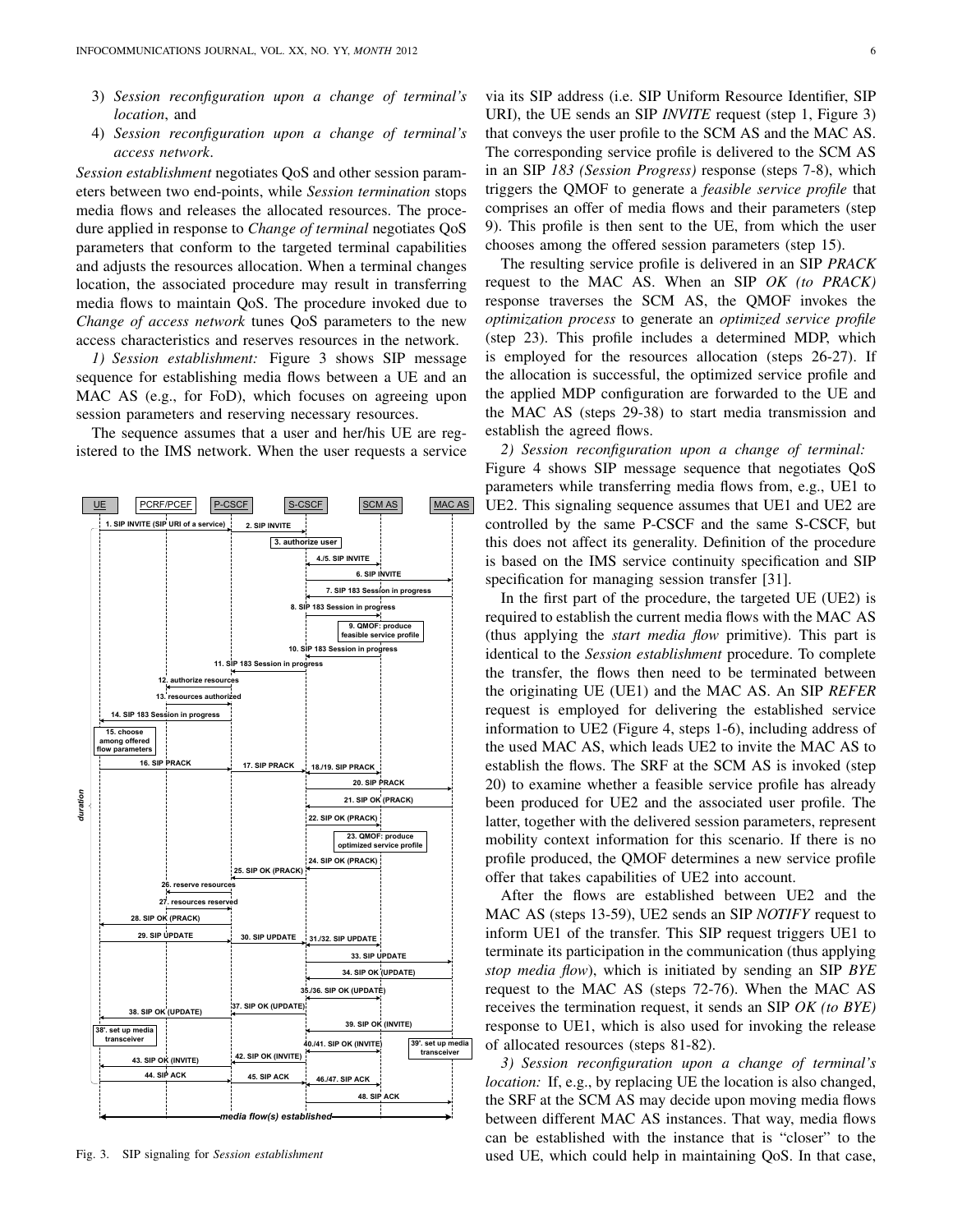

Fig. 4. SIP signaling for *Session reconfiguration upon a change of terminal*

the SCM AS will modify the SIP *REFER* request (step 3 in Figure 4) to target another MAC AS instance (e.g., MAC ASi2 instead of MAC ASi1) by providing its address. This would instruct UE2 to establish the flows with MAC ASi2.

# V. CASE STUDY AND PERFORMANCE EVALUATION

## *A. Experimental testbed*

Case study demonstration and performance evaluation measurements are conducted in an experimental network shown in Figure 5. Configuration of the nodes which host the components of the IMS laboratory prototype is depicted in Table II. It must be emphasized that the network does not involve any traffic besides the one pertaining to the applied SIP procedures and to media delivery within the prototype services.

## *B. Case study scenario*

The purpose of this case study is to demonstrate application of our approach when QoS for media flows is negotiated during the establishment phase and adapted when a user decides to change the terminal for communication, which also includes a change of location and of access network.



Fig. 5. Topology of the experimental testbed

TABLE II CONFIGURATION OF THE TESTBED NODES

| <b>Node</b>     | Oper. system | Configuration                       |
|-----------------|--------------|-------------------------------------|
| PC1             | Linux Ubuntu | Pentium IV, CPU 3.0 GHz, RAM 1 GB   |
| PC2             | Linux Ubuntu | Pentium IV, CPU 2.4 GHz, RAM 512 MB |
| PC3             | Linux Ubuntu | Pentium IV, CPU 1.7 GHz, RAM 1 GB   |
| PC4             | Linux Ubuntu | Pentium IV, CPU 1.7 GHz, RAM 1 GB   |
| <b>PC5</b>      | Linux Ubuntu | Pentium IV, CPU 1.6 GHz, RAM 512 MB |
| PC <sub>6</sub> | Linux Ubuntu | Pentium IV, CPU 1.7 GHz, RAM 1 GB   |

*1) Session establishment:* In the first part of the scenario, two friends, Alice and Bob, decide to watch a football match together over the IMS network. Their IMS operator offers a FoD service via a 3rd party service provider, which deploys multiple MAC AS instances for the service (e.g., FoD MAC ASi1 and FoD MAC ASi2). Alice is at home. She uses her laptop computer (represented by UE1) over an Asymmetric Digital Subscriber Line (ADSL) connection, which supports a downlink of 10 Mbps and an uplink of 512 kbps, to establish a session with an FoD MAC AS. This session will be referred to as *session1*. Based on the Alice's location, UE1 establishes the session with FoD MAC ASi1, which comprises one audio and one video flow (Figure 6).

At the same time, Bob is traveling home by train. He uses his smarthpone (UE2) over a High-Speed Packet Access (HSPA) connection, which supports a downlink of 3.6 Mbps and an uplink of 384 kbps, to watch the game. Based on his location, UE2 establishes the session with FoD MAC ASi2.



Fig. 6. Flow map after establishing sessions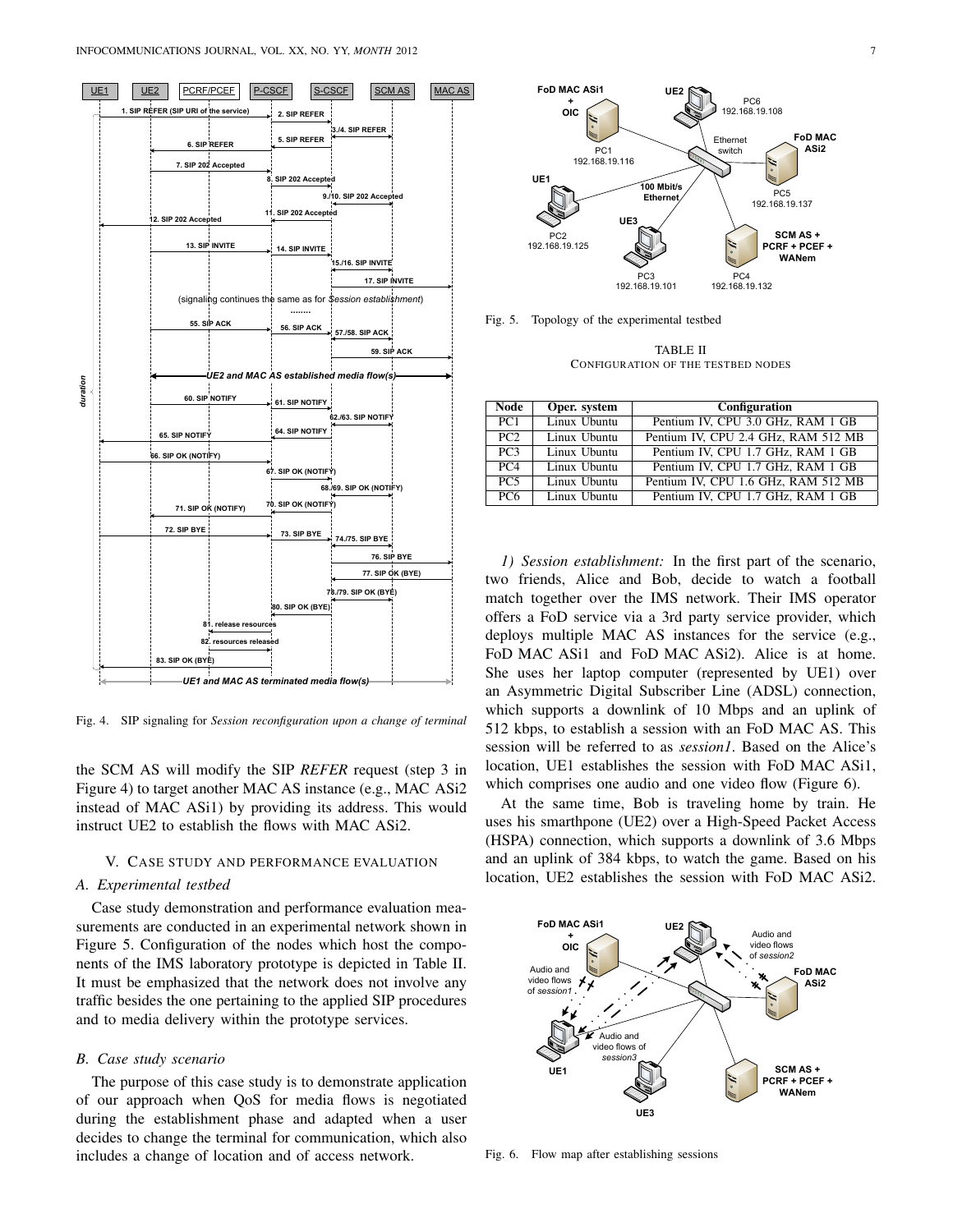This session will be referred to as *session2*. Just after the match started showing, Alice invites Bob to an audio-video call, so they can comment on the match together. The latter session, *session3*, comprises two audio and two video flows (Figure 6). An example of the QoS parameters that result from the *Session establishment* procedures is depicted in Table III, with eight media flows established in total. These parameters are used at WANem to reserve necessary resources and provide QoS.

TABLE III RESULTING QOS PARAMETERS AFTER ESTABLISHING SESSIONS

| <b>Media flow</b> | <b>Bandwidth</b> | <b>Delay</b> | <b>Jitter</b> | Drop   |
|-------------------|------------------|--------------|---------------|--------|
|                   | (kbps)           | (ms)         | (ms)          | $(\%)$ |
| session1: video   | 1024             | 200          | 100           | 0.4    |
| session1: audio   | 64               | 200          | 100           | 0.4    |
| session2: video   | 512              | 200          | 100           | 0.7    |
| session2: audio   | 48               | 200          | 100           | 0.7    |
| session3: video1  | 128              | 100          | 50            | 1.0    |
| session3: audio1  | 32               | 100          | 50            | 1.0    |
| session3: video2  | 128              | 100          | 50            | 1.0    |
| session3: audio2  | 32               | 100          | 50            | 1.0    |

*2) Session reconfiguration:* After coming home, Bob decides to transfer the communication to his laptop computer (UE3), which is connected to the network via an ADSL connection. For the demonstration purposes, this request also includes a change in location, which is represented by different IP addresses. While processing the SIP *REFER* request (Figure 4, step 3), the SRF at the SCM AS processes the change in location and instructs UE3 to establish media flows of *session2* with FoD MAC ASi1, instead of FoD MAC ASi2. After *session2* and *session3* are transferred (Figure 7), Bob continues watching the match and chatting with Alice on UE3.

To achieve service continuity, SIP messages of the transfer procedure carry information about the elapsed time for the match, which enables Bob to resume watching the game from the right moment. An example of the resulting QoS parameters, which are enforced after the flow transfer, is shown in Table IV. The parameters from the first part of the scenario are improved regarding enhancements in hardware configuration of UE3 and its access network. Transport parameters of *session2* and *session3* are updated to reflect the new UE.



Fig. 7. Flow map after transferring media flows

TABLE IV RESULTING QOS PARAMETERS AFTER TRANSFERRING MEDIA FLOWS

| Media flow       | <b>Bandwidth</b> | <b>Delay</b> | <b>Jitter</b> | Drop   |
|------------------|------------------|--------------|---------------|--------|
|                  | (kbps)           | (ms)         | (ms)          | $(\%)$ |
| session1: video  | 1024             | 200          | 100           | 0.4    |
| session1: audio  | 64               | 200          | 100           | 0.4    |
| session2: video  | 1024             | 200          | 100           | 0.4    |
| session2: audio  | 64               | 200          | 100           | 0.4    |
| session3: video1 | 256              | 100          | 50            | 0.7    |
| session3: audio1 | 64               | 100          | 50            | 0.7    |
| session3: video2 | 256              | 100          | 50            | 0.7    |
| session3: audio2 | 64               | 100          | 50            | 0.7    |

## *C. Performance evaluation*

A preliminary performance evaluation of our approach in an IMS setting is conducted to analyze delay induced by the reconfiguration procedures, with the focus on examining a scalability of the solution. For the purposes of this work, we define the *duration* performance metric that refers to the time interval required to complete a specific SIP procedure from the user perspective (Figures 3 and 4). This metric is similar to the SIP performance metrics specified in [32]. For *Session reconfiguration upon a change of terminal*, *duration* is the interval between sending *1. SIP REFER* and receiving *83. SIP OK (BYE)* at UE1, while its "reference value" implies procedure completion for a single UE. *Duration* is measured in relation to the number of UEs simultaneously executing a particular procedure with, e.g., an MAC AS. The measurement results for the analyzed SIP procedures are given in Table V. Average *duration* was obtained over 30 test runs.

TABLE V AVERAGE *duration* FOR THE ANALYZED SIP PROCEDURES

| The procedure / Number of UEs            |              |               |      | 10    |
|------------------------------------------|--------------|---------------|------|-------|
| Session establishment [s]                | 6.13         | 6.61          | 7.37 | 8.32  |
| S. recon. u. a chan. of terminal [s]     | $7.62 \perp$ | 8.13          | 8.85 | 9.89  |
| S. recon. u. a chan. of term. locat. [s] |              | $7.66$   8.18 | 8.93 | 10.00 |

Signaling load of multiple UEs exchanging SIP messages with an MAC AS instance is achieved by employing the SIP traffic generator called SIPp [33]. SIPp is able to create SIP messages as per user-defined scenarios, and we customize it to send the messages of the applied reconfiguration procedures. The performance, besides the SIP message exchange, is influenced by time duration of the matching and optimization processes at the SCM AS (comparing to the SRF, for which it is negligible). Table VI shows average QMOF processing time.

TABLE VI AVERAGE QMOF PROCESSING TIME

| The OMOF process / <b>Number of UEs</b> |      |      |      |      |
|-----------------------------------------|------|------|------|------|
| Matching process [s]                    | 0.74 | 1.10 | 1.46 | 1.88 |
| Optimization process [s]                | 0.19 | 0.31 | 0.45 | 0.61 |

As user and service profiles constitute a signaling overhead, which affects the overall performance, we alter the SIP procedures in a way that SIP messages only reference the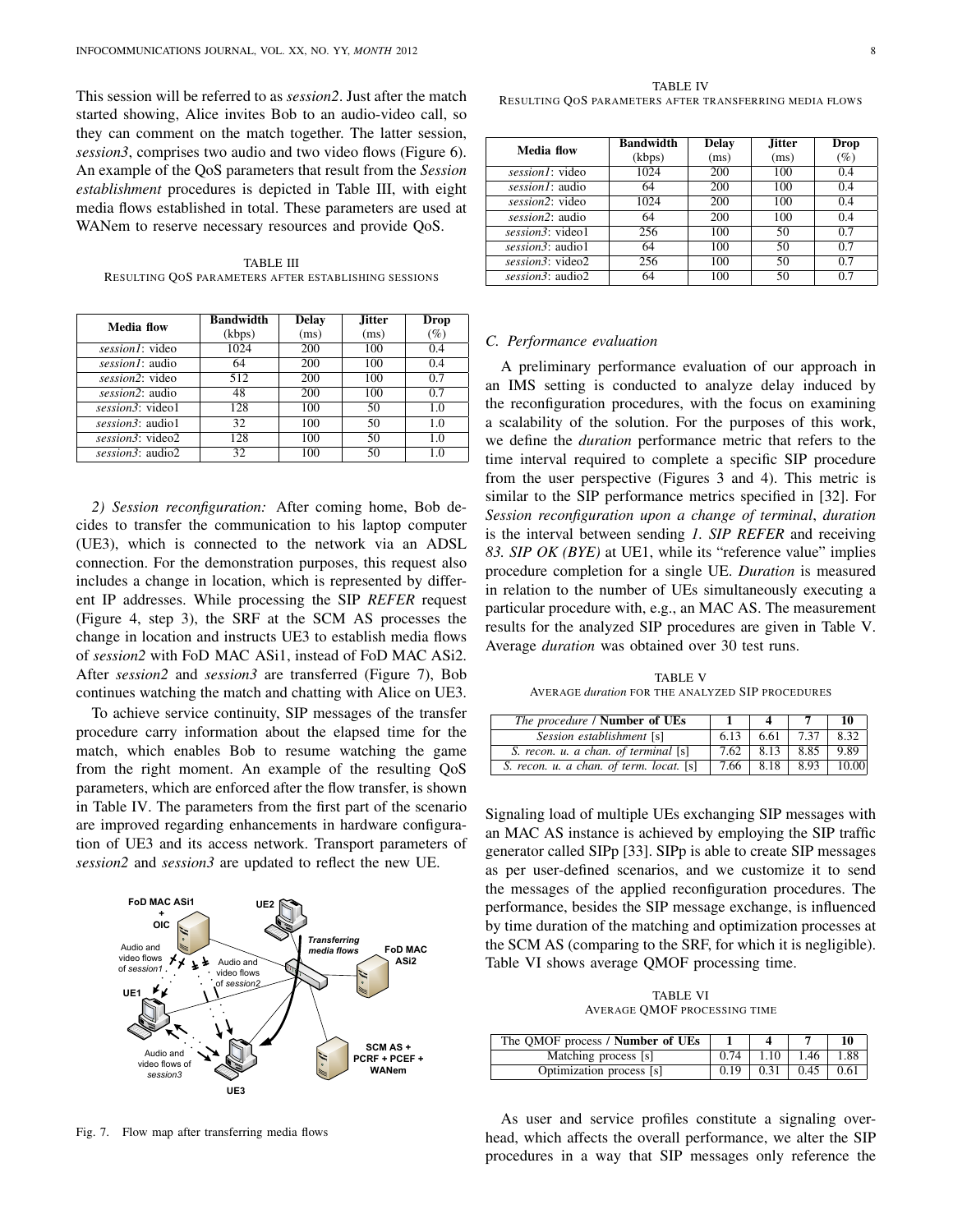profiles, instead of carrying them along the signaling path. This required all the profiles to be produced in advance and stored at each prototype component that uses them. The measurement results are given in Table VII.

TABLE VII AVERAGE *duration* FOR THE PROCEDURES WITH PROFILE REFERENCING

| The procedure / Number of UEs            |      |                                                           |      |
|------------------------------------------|------|-----------------------------------------------------------|------|
| Session establishment [s]                | 5.08 | $\vert 5.55 \vert 6.28 \vert$                             | 7.33 |
| S. recon. u. a chan. of terminal [s]     |      | $\overline{6.59}$   $\overline{7.11}$   $\overline{7.84}$ | 8.79 |
| S. recon. u. a chan. of term. locat. [s] |      | $6.64$   7.15   7.92                                      | 8.89 |

The results show that *duration* increases "slightly faster" than the increase in the number of UEs, and in a non-linear fashion, which does not promise a good scalability. In addition, overall *duration* of the procedures poses a QoS violation itself, by leading to the signaling delays that are, e.g., around a hundred times longer than requested QoS delays. But, the results are encouraging when we compare them to results from [34], where IMS session establishment delay is reported as 3.37 seconds, or to results from [35], where session reestablishment delay due to vertical handover is reported as around 2.5 seconds. Moreover, it can be noticed that *duration* improves by over a second when profile conveyance is removed from SIP messages, which could justify the decision to introduce the XDM management. Different mechanisms will be investigated to mitigate the mentioned effects, with a focus on a notable delay introduced by the SCM AS processes. As the SCM AS represents a bottleneck in the current prototype deployment, several of its instances could be employed to serve different UEs and share the load. In addition, the SCM AS should be realized as the session anchor point, regarding the SCC AS, which would suppress the need for end-to-end signaling and may lead to faster reconfiguration procedures.

## VI. CONCLUSION

This paper presents an approach to enhancing QoS support in the 3GPP IMS by dynamically producing multimedia session configurations with respect to session and terminal mobility. We propose to introduce an SIP AS that, based on received mobility context information, steers the reconfiguration in the IMS network and produces QoS specifications conforming to the mobility-induced constraints. We design several SIP signaling procedures, which are built upon the 3GPP specifications, to enable the session reconfiguration. We also implement an IMS laboratory prototype and describe a case study, in which QoS is negotiated during session establishment, and successfully adapted when a user replaces her/his UE and changes its access network. An initial performance evaluation of our solution indicates the signaling delay of a few seconds, which is generally unacceptable, but comparison to the similar research results encourages us to investigate different mechanisms in order to reduce this delay. Future work will include additional performance evaluation to address scalability of the solution in the context of various background traffic conditions.

#### ACKNOWLEDGMENT

This work was carried out within the research project 036- 0362027-1639 "Content delivery and mobility of users and services in new generation networks", which is supported by the Ministry of Science, Education and Sports of the Republic of Croatia. The authors would also like to thank anonymous reviewers for their constructive comments and suggestions.

#### **REFERENCES**

- [1] Camarillo, G. and Garcia-Martin, M.-A., The 3G IP Multimedia Subsystem (IMS): Merging the Internet and the Cellular Worlds, 2nd ed. Chichester, West Sussex, England: Wiley, 2006.
- [2] Yun, C. and Perros, H., "OoS Control for NGN: A Survey of Techniques," *Journal of Network and Systems Management*, vol. 18, no. 4, pp. 447– 461, 2010.
- [3] ITU Telecommunication Standardization Sector (ITU-T), Recommendation Y.2001 "General Overview of NGN," 2004.
- [4] 3rd Generation Partnership Project (3GPP), Technical Specification 23.228 "IP Multimedia Subsystem (IMS); Stage 2 (Release 11)," 2011.
- [5] Rosenberg, J., Schulzrinne, H., Camarillo, G., Johnston, A., Peterson, J., Sparks, R., Handley, M., and Schooler, E., "SIP: Session Initiation Protocol," RFC 3261 (Proposed Standard), 2002.
- [6] Rosenberg, J., Schulzrinne, H., "An Offer/Answer Model with the Session Description Protocol (SDP)," RFC 3264 (Proposed Standard), 2002.
- [7] 3GPP, Technical Specification 23.207 "End-to-end Quality of Service (QoS) concept and architecture (Release 10)," 2011.
- [8] 3GPP, Technical Specification 23.237 "IP Multimedia Subsystem (IMS) Service Continuity; Stage 2 (Release 11)," 2012.
- [9] Dobrijevic, O. and Matijasevic, M., "Multimedia Session Reconfiguration for Mobility-aware QoS Management: Use Cases and the Functional Model," *Smart Innovation, Systems and Technologies*, vol. 11, pp. 209– 218, 2011.
- [10] Yee, Y. C., Choong, K. N., Low, A. L. Y., and Tan, S. W., "SIP-based Proactive and Adaptive Mobility Management Framework for Heterogeneous Networks," *Journal of Network and Computer Applications*, vol. 31, no. 4, pp. 771–792, 2008.
- [11] Cerqueira, E., Veloso, L., Neto, A., Curado, M., Monteiro, E., and Mendes, P., "Mobility Management for Multi-user Sessions in Next Generation Wireless Systems," *Computer Communications*, vol. 31, no. 5, pp. 915–934, 2008.
- [12] Munasinghe, K. S. and Jamalipour, A., "Interworking of WLAN-UMTS Networks: An IMS-based Platform for Session Mobility," *IEEE Communications Magazine*, vol. 46, no. 9, pp. 184–191, 2008.
- [13] Rawashdeh, M. and Karmouch, A., "Seamless Video Handoff in Session Mobility over the IMS network," in: 10th IEEE International Symposium on a World of Wireless Mobile and Multimedia Networks, pp. 1–6. IEEE, New York, New York, 2009.
- [14] Bellavista, P., Corradi, A., and Foschini, L., "IMS-Compliant Management of Vertical Handoffs for Mobile Multimedia Session Continuity," *IEEE Communications Magazine*, vol. 48, no. 4, pp. 114–121, 2010.
- [15] Chiang, W.-K. and Kuo, P.-C., "IMS-Based Centralized Service Continuity" (2012) [Online], *Wireless Personal Communications*, available: DOI: 10.1007/s11277-012-0503-z
- [16] Navarro, M. and Donoso, Y., "An IMS Architecture and Algorithm Proposal with QoS Parameters for Flexible Convergent Services with Dynamic Requirements," *International Journal of Computers, Communications & Control*, vol. 7, no. 1, pp. 123–134, 2012.
- [17] Yang, S.-R. and Chen, W.-T., "SIP Multicast-based Mobile Quality-of-Service Support over Heterogeneous IP Multimedia Subsystems," *IEEE Transactions on Mobile Computing*, vol. 7, no. 11, pp. 1297–1310, 2008.
- [18] Renier, T., Larsen, K. L., Castro, G., and Schwefel, H.-P., "Mid-session Macro-mobility in IMS-based Networks," *IEEE Vehicular Technology Magazine*, vol. 2, no. 1, pp. 20–27, 2007.
- [19] Liao, J., Qi, Q., Zhu, X., Cao, Y., and Li, T., "Enhanced IMS Handoff Mechanism for QoS Support over Heterogeneous Network," *The Computer Journal*, vol. 53, no. 10, pp. 1719–1737, 2010.
- [20] Skorin-Kapov, L., Mosmondor, M., Dobrijevic, O., and Matijasevic, M., "Application-level QoS Negotiation and Signaling for Advanced Multimedia Services in the IMS," *IEEE Communications Magazine*, vol. 45, no. 7, pp. 108–116, 2007.
- [21] 3GPP, Technical Specification 23.218 "IP Multimedia (IM) session handling; IM call model; Stage 2 (Release 11)," 2011.